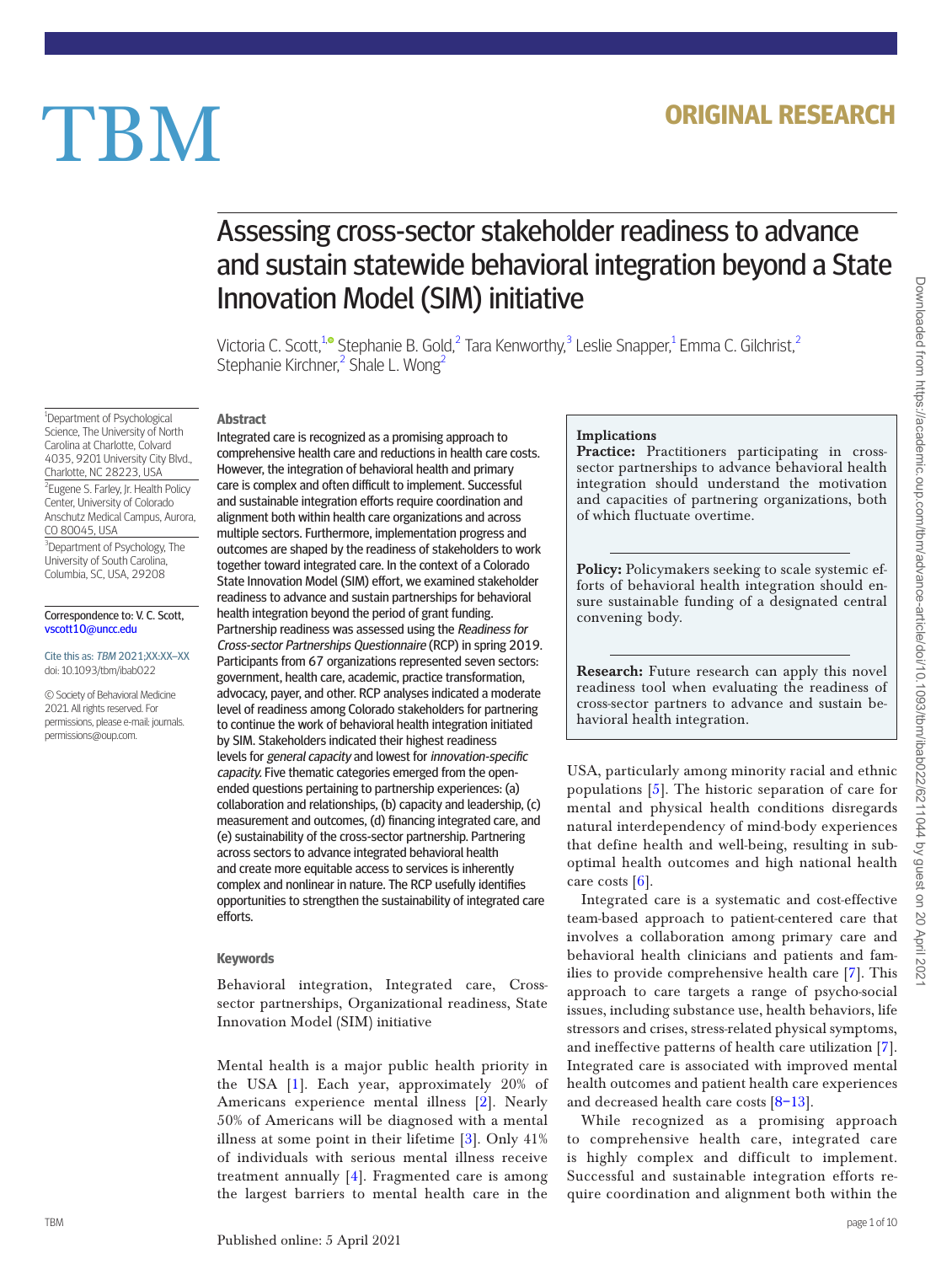health care sector and across multiple sectors [[14\]](#page-9-9). For example, collaboration among the payer, government, and health care sectors is important to create alternative payment models that adequately encompass both mental and physical health care costs and incentivize integration. Implementation progress and outcomes are shaped by the readiness of stakeholders to work together [[15\]](#page-9-10).

*Readiness* refers to the extent to which an organization is willing and able to engage in an innovation (e.g., a program, practice, or policy) [[16](#page-9-11)[–18\]](#page-9-12). Scaccia et al. developed a readiness framework comprised of three components: motivation, innovationspecific capacity, and general capacity or  $R = MC^2$ (*R*eadiness = *M*otivation × Innovation-Specific *C*apacity × General *C*apacity) [[19\]](#page-9-13). *Motivation* refers to the perceived incentives and disincentives of putting an innovation into practice. *Innovation-specific capacity* captures the knowledge, skills, and conditions needed for a particular innovation. *General capacity* refers to the structural, operational, and cultural aspects of an organization that impact its capabilities. Each  $R = MC^2$  component is associated with a series of measurable subcomponents (e.g., relative advantage, priority, leadership, and culture).

The  $R = MC^2$  framework rests on three premises [[20\]](#page-9-14): (a) Readiness is dynamic and fluctuates over time as setting characteristics (e.g., staff capacity and availability of resources) evolve. (b) Readiness is a continuous rather than dichotomous construct. Organizations vary in degree of readiness for engaging with an innovation. (c) Readiness for an innovation can be advanced through active supports (e.g., training, technical assistance, and quality monitoring) provided to the organization. Since inception, the  $R = MC^2$  framework has been widely adapted for use across various local, state, and national community health initiatives, including for coalition building [[19](#page-9-13)], behavioral health integration  $[15]$  $[15]$ , medication optimization services  $[21]$  $[21]$  $[21]$ , and tobacco prevention [\[20](#page-9-14)]. In this article, we describe an assessment of stakeholder readiness to advance and sustain partnerships for statewide behavioral health integration, which draws on R =  $MC^2$ .

#### **THE CONTEXT**

Between February 2015 and January 2019, Colorado was awarded \$62.9 million by the Centers for Medicare and Medicaid Services for its State Innovation Model (SIM) to transform the health care system by integrating behavioral and physical health care and supporting providers to gain the skills needed to succeed with alternative payment models. The focus on increasing access to integrated services built on years of work across the state, including the Promoting Integrated Care Sustainability Project [\[22](#page-9-16)], Advancing Care Together initiative [[23\]](#page-9-17), and Sustaining Healthcare Access Integrated Primary Care Efforts, an

alternative payment model demonstration [\[12\]](#page-9-18). Led by the Colorado Governor's Office, SIM worked with 328 of the state's primary care practice sites and four community mental health centers. Crosssector stakeholder engagement was a key strategy in SIM. In June 2105, workgroups were established representing key pillars of SIM (payment reform, population health, practice transformation, and health information technology) and critical areas of strategic focus (workforce, evaluation, and consumer engagement). The workgroups were designed to include a wide variety of stakeholder expertise and to provide insight and guidance across the SIM ini- $\frac{8}{9}$ tiative. Additionally, multistakeholder symposiums were hosted to promote active cross-sector engagement between payers and primary care practices. As SIM funding drew to an end in 2019, emphasis was placed on maintaining stakeholder momentum to build on successes achieved in integrated behavioral and physical health care through this initiative. This article reports learnings from our state-level partnership readiness assessment to inform a broader systems approach to integrated care.

# **METHOD**

# **Participants**

As SIM concluded in Colorado, a total of 266 stakeholders from 125 organizations were identified by the Farley Health Policy Center-Carolina Team and invited to participate in a survey assessing organizational readiness to continue partnering across sectors to advance and sustain behavioral health integration. Respondents were selected based on involvement in cross-sector partnerships in SIM. A minimum of three respondents per organization was requested in the assessment. Initial contacts were invited to share the assessment with other appropriate potential respondents. FHPC-Carolina Team worked with a primary organizational liaison to identify appropriate respondents when initial contacts were not available.

# Procedure

The readiness assessment used a cross-sectional, mixed-methods design, involving quantitative and qualitative data collected through an online survey. Two weeks prior to survey administration, we provided a 1 hr webinar to inform stakeholders about the purpose of the survey, to discuss how the data would be synthesized and shared with stakeholders, and to answer questions. The webinar served to encourage stakeholders to complete the survey and to provide candid responses. We indicated that all data would be deidentified and aggregated in a final assessment report. A link to the webinar recording was included with the live survey for stakeholders who missed the scheduled session.

Stakeholders completed the survey in Qualtrics between March 12 and April 10, 2019. Four group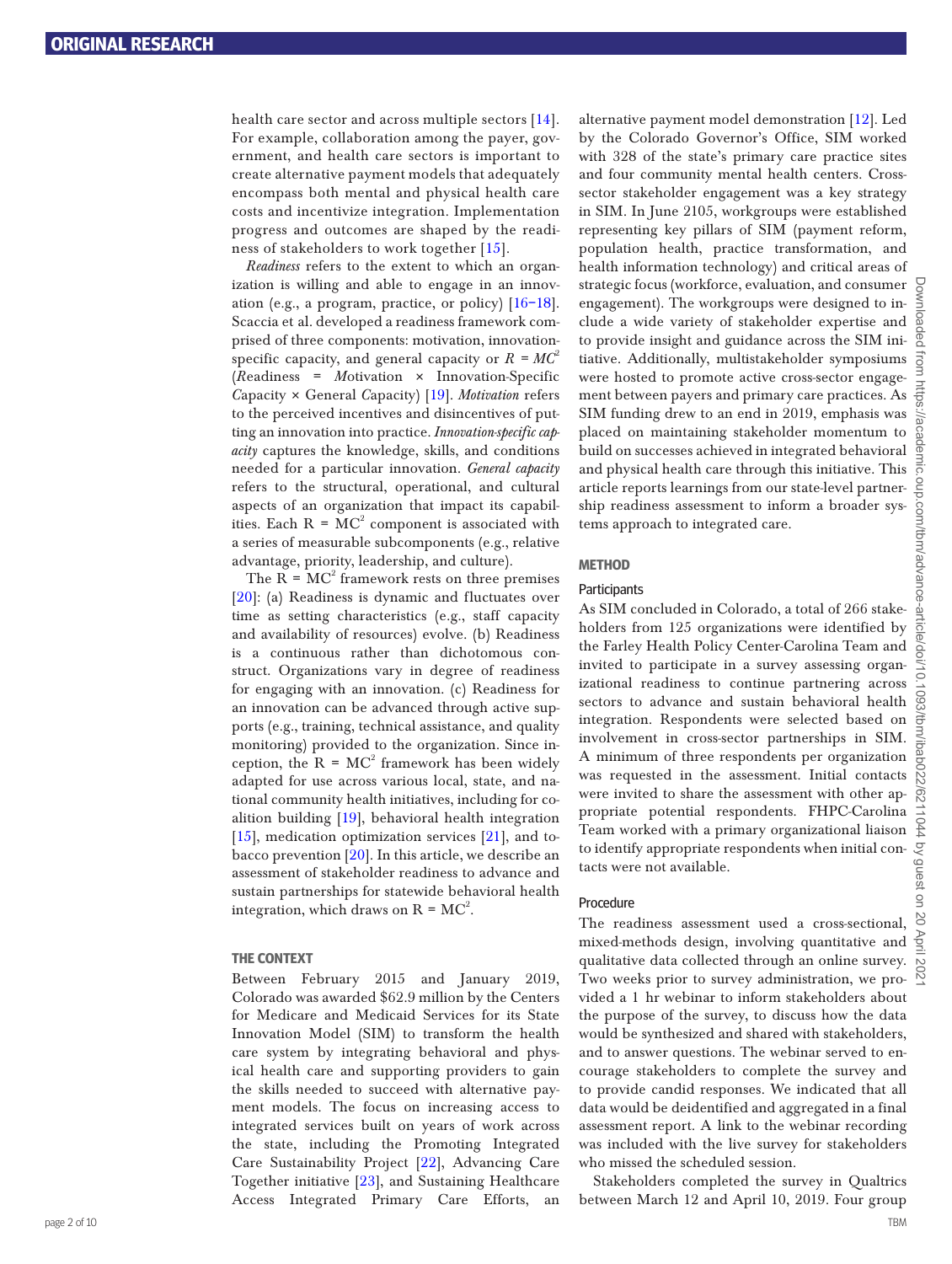email reminders were sent in addition to individual outreach to encourage survey responses. This assessment was conducted to inform quality improvement efforts and thus, exempt from institutional review board review.

#### **Measures**

The *Readiness for Cross-sector Partnerships Questionnaire (RCP)* assesses the willingness and ability of organizations to partner cross-sectorally. Specifically, this questionnaire was designed to assess the readiness of stakeholders to work together to advance and sustain integrated behavioral health care. The instrument is completed by organizational staff representing different roles (e.g., executive leadership, middle management, and operational staff) within each organization involved in a shared cross-sector partnership. The RCP captures key components and subcomponents of readiness through 61 quantitative items ([Fig. 1](#page-2-0)). Response choices utilize a seven-point Likert scale (1—Strongly Disagree; 7—Strongly Agree); for example: "There is a high level of support for cross-sector partnerships among members of our organization." Cronbach alpha values for the RCP subcomponents ranged from 0.70 to 0.95. In this analysis, we omitted four subcomponents with suboptimal reliability statistics (i.e., Complexity; Innovation-Specific Knowledge, Skills, and Supports; Resource Utilization; and Staff Capacity). The questionnaire requires approximately 15 min to complete.

# *Questionnaire development*

The RCP was adapted from the Readiness Diagnostic Scale, an evidence-based instrument originally developed for a community coalitionbuilding initiative [[24](#page-9-19)]. We used a systematic and iterative process for customizing the tool to the

context of partnerships through tool development methods outlined by Devellis [[25\]](#page-9-20). The first stage involved an in-depth review of peer-reviewed literature and tools pertaining to assessing crosssector partnerships. Relevant assessment items were compiled into a data set and coded into thematic content areas by three research team members. We then used a team-based approach to independently rank and jointly identify the final set of partnership-specific items. Where appropriate, the language of existing items was modified to increase clarity. The full RCP was subsequently shared with Colorado stakeholders and subject matter experts for two rounds of feedback and revision.

# *Organizational and respondent characteristics, and partnering experiences*

In addition to the RCP, the online survey included questions pertaining to organizational characteristics (name, zip code, type of organization based on mission, and sector) and respondent characteristics (e.g., professional role and involvement in SIM). We also assessed respondent experiences with partnering to advance statewide behavioral health integration. Specifically, we measured partnership satisfaction and perceived progress using five items on a sevenpoint Likert scale (1—Strongly Disagree; 7—Strongly Agree); and we assessed general partnership experiences through four open-ended questions pertaining to: (a) facilitators and barriers to partnership effectiveness, or lack thereof; (b) most meaningful aspects of partnering; (c) concerns about partnering across sectors; and (d) helpful resources and supports.

#### Data analysis

We used basic descriptive statistics to analyze sample characteristics and items pertaining to partnership



<span id="page-2-0"></span>Fig 1 | R = MC<sup>2</sup> readiness framework for cross-sector partnerships. This figure depicts the components and subcomponents that influence readiness for cross-sector partnerships. The components of  $R = MC^2$  are motivation, innovation-specific capacity, and general capacity. Each component is composed of a set of subcomponents.  $R = MC^2$  refers to Readiness =  $M$ otivation × Innovation-Specific Capacity × General Capacity.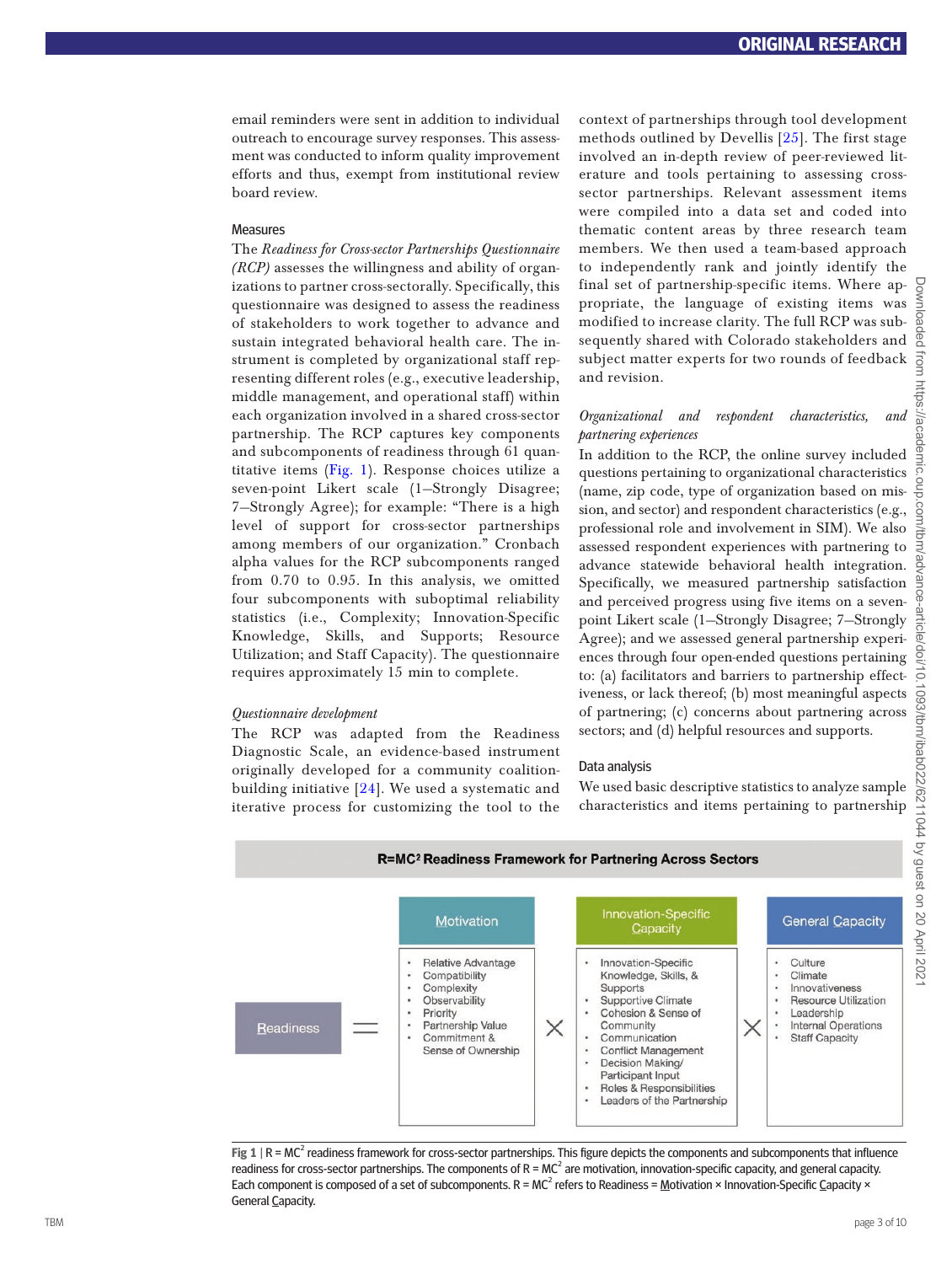experiences. Aggregate readiness scores were calculated using mean scores at three RCP scale levels: item, subcomponent, and component level. Readiness data were also organized and analyzed by sector through mean scores.

Three researchers (E.C.G., S.B.G., and S.K.) coded the data from the four open-ended questions using qualitative content analysis [[26](#page-9-21)]. We used ATLAS.ti for coding and data management. The first third of the data were coded in iterative cycles, with three researchers coding the same defined sections of text and then meeting to review new codes to improve intercoder agreement. Once the code list reached saturation, the remainder of the data was coded independently. The coders continued to meet regularly to refine the code list. Code co-occurrence tables in ATLAS.ti were used to compare findings across sectors and organizations.

# **RESULTS**

# Sample characteristics

Analyses included a total of 75 participants from 67 organizations and seven sectors (54% response rate). The largest proportion of respondents were from the government and health care sectors (24% of all respondents,  $n = 18$  each). Individuals in leadership or supervisory positions were nearly two-thirds of the sample. Approximately three-quarters of the respondents were members of an SIM workgroup or advisory group. The majority of the respondents in the SIM workgroup represented the practice transformation or health technology workgroups (17.2%,  $n = 11$  for each), followed by the steering committee  $(14.1\%, n = 9)$  and population health  $(12.5\%, n = 8)$ workgroups. See [Table 1](#page-3-0) for a summary of sample characteristics.

# Readiness for cross-sector partnerships

RCP analyses indicated a moderate level of readiness among Coloradan stakeholders for partnering to continue the work of behavioral health integration initiated by SIM. Stakeholders indicated the highest readiness levels for *general capacity* (*M* = 5.83; standard deviation [*SD*] = 0.87), and lowest for *innovation-specific capacity*  $(M = 5.23; SD = 0.97)$ , although variability across readiness component scores were modest. [Table 2](#page-4-0) depicts average readiness subcomponent scores across respondents. The highest subcomponent score was observed for *compatibility*   $(M = 6.20, SD = 0.79)$ , indicating that stakeholders

<span id="page-3-0"></span>

| Table 1   Respondent characteristics |                                         |                |
|--------------------------------------|-----------------------------------------|----------------|
| Characteristic                       |                                         | % (n)          |
| Sector                               | Government                              | 24.0% (18)     |
|                                      | <b>Health care</b>                      | 24.0% (18)     |
|                                      | <b>Practice transformation</b>          | 18.7% (14)     |
|                                      | Academic                                | 12.0% (9)      |
|                                      | Advocacy                                | $8.0\%$ (6)    |
|                                      | Other                                   | $8.0\%$ (6)    |
|                                      | Payer                                   | $5.3\%$ (4)    |
| Professional role                    | Director (operations, clinical, etc)    | 32.0% (24)     |
|                                      | Other                                   | 26.7% (20)     |
|                                      | Manager                                 | 21.3% (16)     |
|                                      | Executive director or CEO               | 14.6% (11)     |
|                                      | Administrator                           | $4.0\%$ (3)    |
|                                      | Coordinator                             | $1.3\%(1)$     |
| SIM workgroup participants           | Yes                                     | 70.7% (53)     |
|                                      | No                                      | 29.3% (22)     |
| SIM workgroup                        | Health information technology workgroup | 17.2% (11)     |
|                                      | Practice transformation workgroup       | 17.2% (11)     |
|                                      | SIM steering committee                  | 14.1% (9)      |
|                                      | Population health workgroup             | 12.5% (8)      |
|                                      | Workforce workgroup                     | $10.9\%$ $(7)$ |
|                                      | Evaluation workgroup                    | $9.4\%$ (6)    |
|                                      | SIM advisory board                      | $6.3\%$ (4)    |
|                                      | Consumer engagement workgroup           | $6.3\%$ (4)    |
|                                      | SIM quality assurance committee         | $3.1\%$ (2)    |
|                                      | Payment reform workgroup                | $1.6\%(1)$     |
|                                      | Policy workgroup                        | $1.6\%$ $(1)$  |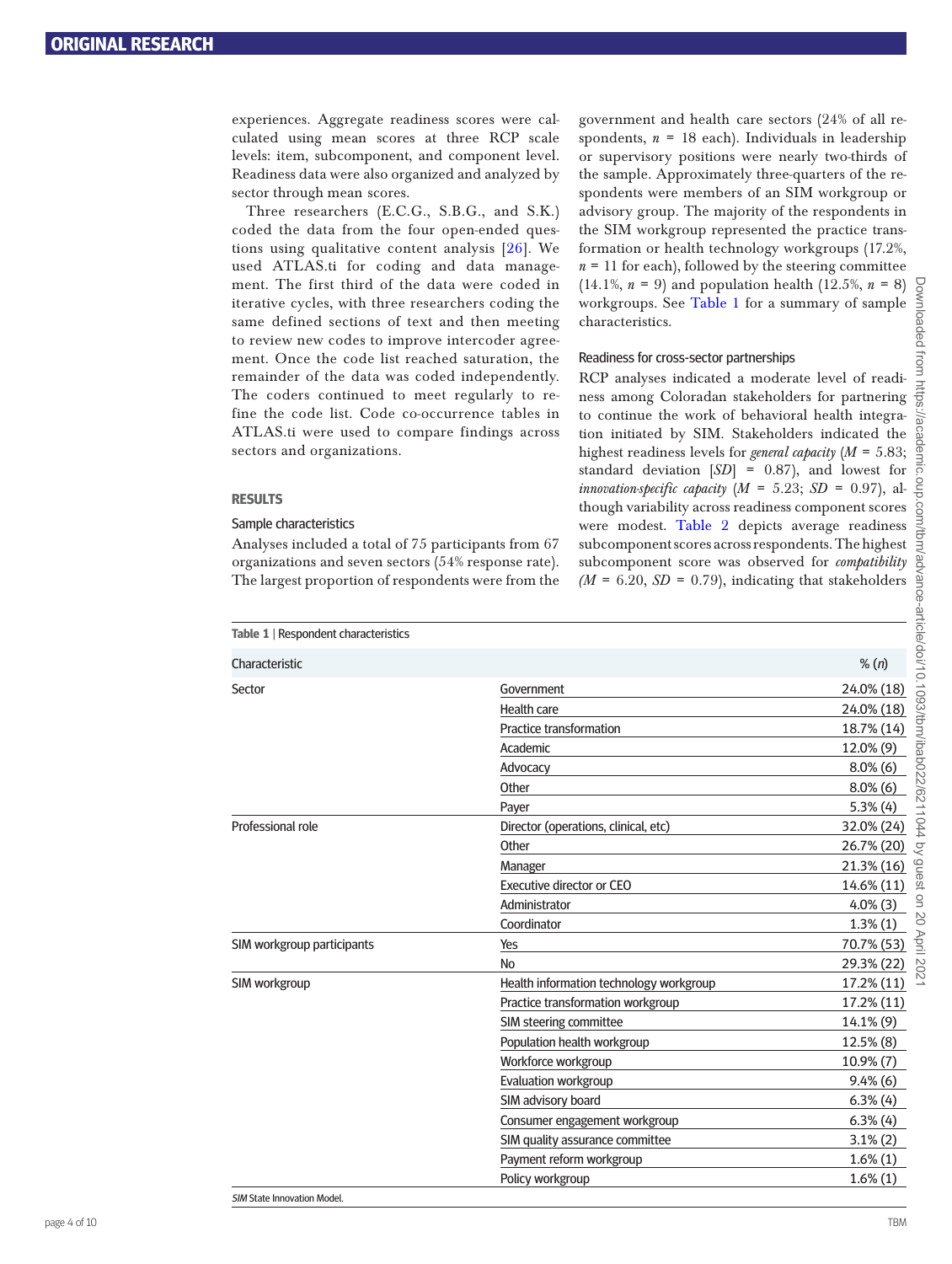<span id="page-4-0"></span>

| Table 2   Subcomponent scores across respondents ( $N = 75$ ) |                                                                                       |             |
|---------------------------------------------------------------|---------------------------------------------------------------------------------------|-------------|
| Subcomponent                                                  | <b>Definition</b>                                                                     | M(SD)       |
| Compatibility                                                 | This innovation fits with how things are done here.                                   | 6.20(0.79)  |
| Culture                                                       | Norms and values of how we do things in my organization.                              | 6.14(0.97)  |
| Relative advantage                                            | This innovation seems better than what is currently being done.                       | 6.13(0.89)  |
| Partnership value                                             | This innovation brings value to our organization.                                     | 5.94 (0.95) |
| Leadership                                                    | Effectiveness of our leaders.                                                         | 5.94 (1.13) |
| Innovativeness                                                | Openness to change in general.                                                        | 5.87 (1.01) |
| Commitment/ownership                                          | Our organization cares about this innovation.                                         | 5.74 (1.26) |
| Cohesion/sense of community                                   | Feeling of connection between stakeholders in the innovation.                         | 5.64(1.07)  |
| Internal operations                                           | Effectiveness at communication and teamwork.                                          | 5.59 (0.97) |
| Climate                                                       | The feeling of being part of this organization.                                       | 5.59 (0.98) |
| Observability                                                 | Ability to see that this innovation is leading to outcomes.                           | 5.57 (1.25) |
| Decision-making/participant input                             | Ease, interest, and involvement in decision-making for the<br>innovation.             | 5.48 (1.04) |
| Leaders of the partnership                                    | Leadership supports the innovation and is engaged with the effort.                    | 5.43 (1.07) |
| Priority                                                      | Importance of this innovation compared to other things our<br>organization does.      | 5.27 (1.39) |
| Communication                                                 | Sufficient information sharing to do this innovation.                                 | 5.17 (1.20) |
| Roles and responsibilities                                    | Clear understanding of organizational roles for supporting the<br>innovation.         | 5.09(1.23)  |
| Supportive climate                                            | Necessary supports, processes, and resources to enable this<br>innovation.            | 4.94 (1.25) |
| Conflict management                                           | Beliefs that conflicts surrounding the innovation will be addressed<br>appropriately. | 4.85(1.15)  |

Readiness subcomponent scores are on a gray-scale. Higher scores are represented by lighter gray; lower scores are represented by a darker gray

believe involvement in the cross-sector partnerships fits well with the goals and context of their organization. *Conflict management* ( $M = 4.85$ ,  $SD = 1.15$ ) was rated lowest, highlighting an opportunity to develop more effective processes for addressing conflicts and sensitive issues among partnering stakeholders.

### *Readiness by sector*

[Table 3](#page-5-0) displays readiness component and subcomponent scores across the seven sectors. At the component level, readiness scores were highest for the "other" sector  $(M = 5.99 - 6.88)$  and lowest in the payer sector ( $M = 4.68 - 5.86$ ). Comparing the three readiness components, all sectors scored lowest in innovationspecific capacity. This indicates that, regardless of sector, organizations most need additional support (e.g., workforce development/training/education, technical assistance, and resources) around partnership maintenance. At the subcomponent level, readiness scores varied across sectors with no sector consistently scoring lowest or highest on any subcomponent. The payer sector had the lowest subcomponent score (supportive climate:  $M = 3.94$ ;  $SD = 0.80$ ). The "other" sector had the highest subcomponent scores (culture and leadership:  $M = 7.00$ ;  $SD = 0.00$ ).

#### *Readiness in the health care and government sectors*

Subsector-level analyses of the readiness data revealed variability among the organizational types comprising the health care and government sectors. The health care sector reflected three types of organizations: primary care practices, behavioral health organizations, and health systems. Motivation and innovation-specific capacity were higher for primary care and behavioral care practices than health systems, whereas general capacity was higher for health systems compared to primary care and behavioral health (see [Table 4\)](#page-6-0). The government sector included two types of organizations: local public health departments and state agencies. We found higher readiness levels in all three components in local public health departments (range: 5.78–6.50) compared to state agencies (range: 4.91–5.44). Both local public health departments and state agencies had lower readiness scores in innovation-specific capacity than general capacity or motivation (see [Table 4](#page-6-0)).

#### Partnership experiences

Overall, respondents were moderately satisfied with their cross-sector partnerships for advancing and sustaining integrated care  $(M = 4.89; SD = 0.97)$ . Respondents mostly agreed that their organization's motivation and capacity for holding conversations with cross-sector partners were improved through the SIM initiative  $(M = 5.37, SD = 1.10)$ . Five thematic categories emerged from the open-ended questions assessing partnership experiences: collaboration and relationships, capacity and leadership, measurement and outcomes, financing integrated care, and sustainability of the cross-sector partnership. We provide an outline of the themes and supporting quotes in [Table 5](#page-7-0).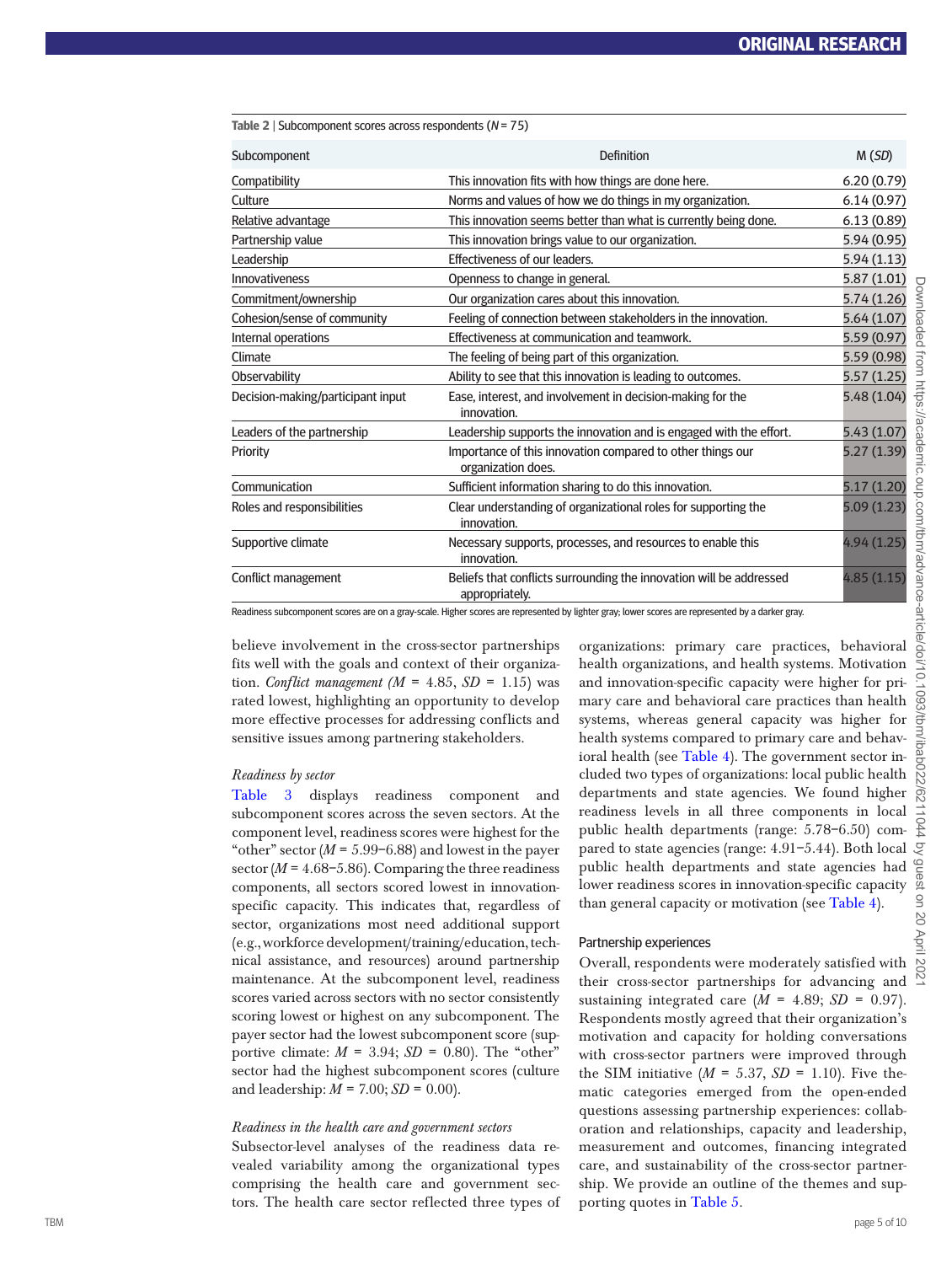| Component                             | Advocacv<br>$(N=6)$ | <b>Education</b><br>$(N=9)$ | Government<br>$(N=18)$ | Health<br>Care<br>$(N=18)$ | Other<br>$(N=6)$ | Payer<br>$(N=4)$ | Practice<br><b>Transformation</b><br>$(N=14)$ |
|---------------------------------------|---------------------|-----------------------------|------------------------|----------------------------|------------------|------------------|-----------------------------------------------|
| Motivation                            | 5.50                | 5.88                        | 6.05                   | 5.50                       | 6.05             | 4.98             | 6.12                                          |
| Innovation-Specific<br>Capacity       | 4.57                | 5.36                        | 5.44                   | 4.95                       | 5.99             | 4.68             | 5.34                                          |
| General Capacity                      | 5.96                | 5.63                        | 5.67                   | 5.70                       | 6.88             | 5.86             | 5.80                                          |
| Subcomponent                          |                     |                             |                        |                            |                  |                  |                                               |
| Relative<br>Advantage                 | 6.08                | 6.11                        | 6.39                   | 6.03                       | 6.00             | 5.63             | 6.18                                          |
| Partnership Value                     | 5.94                | 6.04                        | 6.13                   | 5.72                       | 6.06             | 5.08             | 6.12                                          |
| Compatibility                         | 6.13                | 6.22                        | 6.33                   | 5.97                       | 6.42             | 5.56             | 6.43                                          |
| Observability                         | 4.75                | 5.72                        | 5.89                   | 5.14                       | 5.83             | 4.88             | 6.04                                          |
| Priority                              | 4.75                | 5.17                        | 5.50                   | 4.89                       | 5.83             | 4.13             | 5.86                                          |
| Commitment/<br>Ownership              | 5.33                | 6.04                        | 6.07                   | 5.24                       | 6.17             | 4.58             | 6.07                                          |
| Communication                         | 4.08                | 5.39                        | 5.42                   | 4.86                       | 6.00             | 4.25             | 5.50                                          |
| Conflict<br>Management                | 4.22                | 4.67                        | 5.17                   | 4.72                       | 5.39             | 4.25             | 4.93                                          |
| Decision Making/<br>Participant Input | 4.83                | 5.62                        | 5.73                   | 5.34                       | 6.27             | 4.85             | 5.36                                          |
| Roles and<br>Responsibilities         | 4.61                | 4.93                        | 5.35                   | 4.80                       | 5.67             | 4.50             | 5.36                                          |
| Supportive<br>Climate                 | 4.21                | 5.14                        | 4.99                   | 4.78                       | 5.92             | 3.94             | 5.14                                          |
| Leaders of the<br>Partnership         | 4.78                | 5.85                        | 5.37                   | 5.06                       | 6.39             | 5.83             | 5.48                                          |
| Cohesion/Sense<br>of Community        | 5.22                | 5.93                        | 6.06                   | 5.11                       | 6.28             | 5.17             | 5.64                                          |
| Culture                               | 6.56                | 6.07                        | 6.13                   | 6.07                       | 7.00             | 6.08             | 5.76                                          |
| Climate                               | 5.89                | 5.48                        | 5.50                   | 5.13                       | 6.78             | 5.58             | 5.71                                          |
| Internal<br>Operations                | 5.78                | 5.19                        | 5.56                   | 5.33                       | 6.72             | 5.83             | 5.60                                          |
| Innovativeness                        | 5.42                | 5.72                        | 5.47                   | 6.19                       | 6.92             | 5.88             | 5.82                                          |
| Leadership                            | 6.17                | 5.67                        | 5.70                   | 5.76                       | 7.00             | 5.92             | 6.12                                          |

<span id="page-5-0"></span>**Table 3** | Mean readiness components and subcomponents scores across sectors

The "Other" sector represents responses from sectors working on health and health care issues that only had one or two respondents, including a philanthropic organization, a nonprofit research institute, a consulting firm, and health information technology organizations. Readiness subcomponent scores are on a gray-scale. Higher scores are represented by lighter gray; lower scores are represented by a darker gray.

# *Collaboration and relationships*

Sectors identified cross-sector partnerships as meaningful for advancing and sustaining integrated care in Colorado. Many sectors reported that the overarching goals and strategy of SIM contributed to success and that alignment is critical to sustainability. However, the lack of a unified vision for behavioral health in the state was also frequently noted. New and strengthened relationships were cited as a key contributing factor to improved partnerships. Communications and the infrastructure SIM provided for facilitated dialogue were cited as supports for successful partnerships by all sectors except for payers. The majority of sectors highlighted the valuable contribution of shared learning and resources. All sectors also recognized broad representation across stakeholder entities brought expertise from a variety of perspectives, diversity in representation, opportunities to bring visibility to the work, and contributions outside of traditional health care.

While improved relationships and trust were reported across sectors, government, behavioral health organizations, practice transformation organizations, and "other" identified mistrust and the territorial nature of organizations as a concern. Behavioral health organizations noted that shifting partners' needs limited the success of cross-sector partnerships. Behavioral health organizations also specifically identified the importance of including the integration of primary care services into behavioral health settings as well as behavioral health into primary care. At the same time, a local public health agency reported that cross-sector partnerships facilitated a slow breakdown of "historical mistrust," allowing agencies that have competed in the past to learn how to work together.

# *Capacity and leadership*

page 6 of 10 TBM The dedicated funds and time from SIM improved the capacity of cross-sector partners to collaborate. However, stakeholders across all sectors noted concerns about insufficient capacity for new work and participation in the cross-sector partnership, specifically referencing lack of time, resources, and staffing. Stakeholders from the advocacy sector,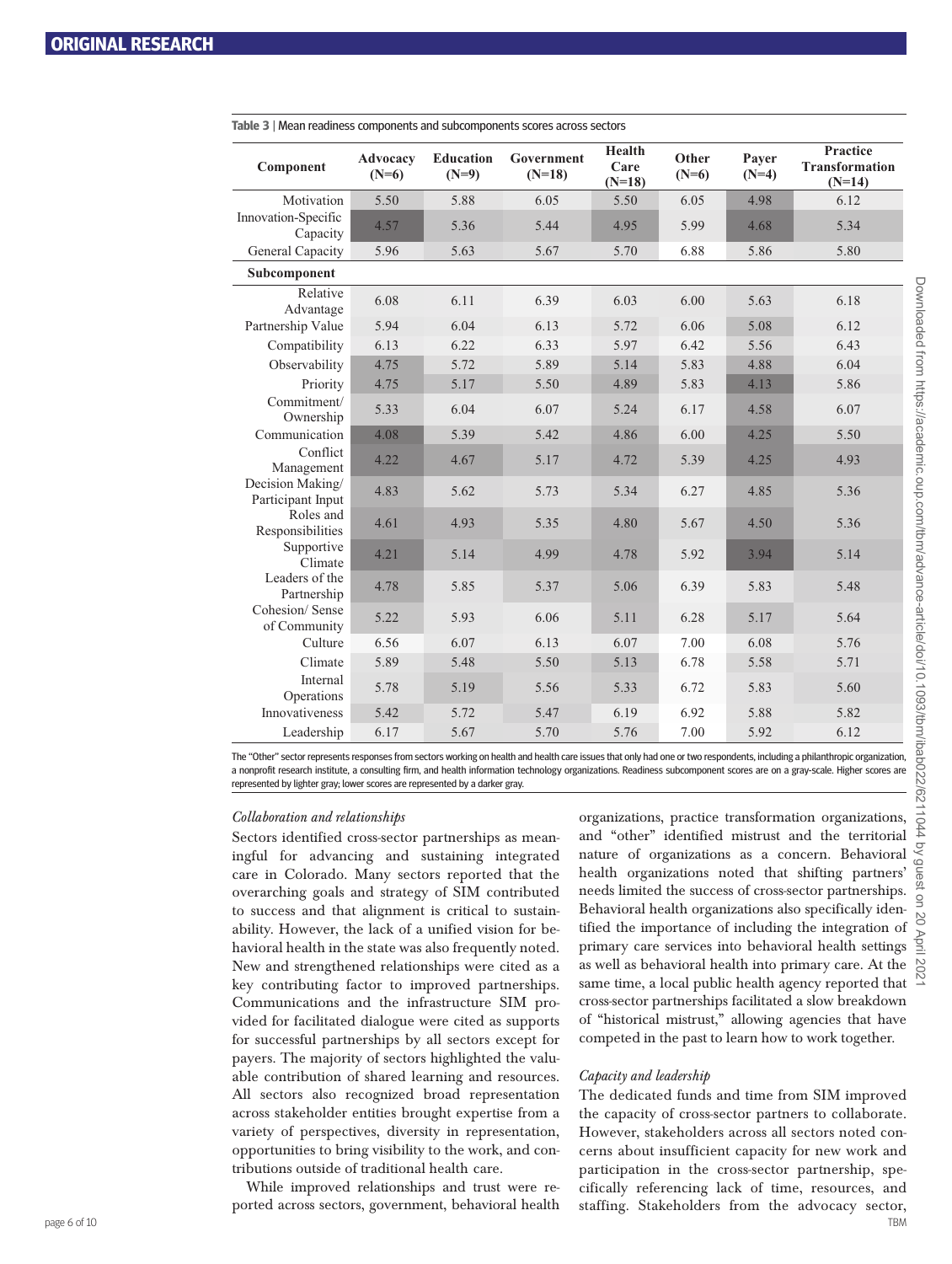| <b>Health Care Health Care Health Care</b> |                            |                                               |                                           |                                                      |                                               |
|--------------------------------------------|----------------------------|-----------------------------------------------|-------------------------------------------|------------------------------------------------------|-----------------------------------------------|
| Component                                  | Primary<br>Care<br>$(N=3)$ | <b>Behavioral</b><br><b>Health</b><br>$(N=9)$ | <b>Health</b><br><b>System</b><br>$(N=6)$ | Government:<br><b>Local Public</b><br>Heath $(N=11)$ | Government:<br><b>State Agency</b><br>$(N=7)$ |
| Motivation                                 | 5.79                       | 5.80                                          | 4.91                                      | 6.50                                                 | 5.34                                          |
| Innovation-Specific<br>Capacity            | 5.38                       | 5.10                                          | 4.53                                      | 5.78                                                 | 4.91                                          |
| General Capacity                           | 5.46                       | 5.61                                          | 5.96                                      | 5.82                                                 | 5.44                                          |
| Subcomponent                               |                            |                                               |                                           |                                                      |                                               |
| Relative Advantage                         | 6.17                       | 6.33                                          | 5.50                                      | 6.73                                                 | 5.86                                          |
| Partnership Value                          | 6.11                       | 6.15                                          | 4.89                                      | 6.61                                                 | 5.38                                          |
| Compatibility                              | 6.33                       | 6.08                                          | 5.63                                      | 6.70                                                 | 5.75                                          |
| Observability                              | 5.50                       | 5.28                                          | 4.75                                      | 6.36                                                 | 5.14                                          |
| Priority                                   | 5.17                       | 5.50                                          | 3.83                                      | 5.95                                                 | 4.79                                          |
| Commitment/Ownership                       | 5.44                       | 5.44                                          | 4.83                                      | 6.67                                                 | 5.14                                          |
| Communication                              | 5.33                       | 5.06                                          | 4.33                                      | 5.68                                                 | 5.00                                          |
| <b>Conflict Management</b>                 | 5.11                       | 4.89                                          | 4.28                                      | 5.52                                                 | 4.62                                          |
| Decision Making/<br>Participant Input      | 5.93                       | 5.29                                          | 5.13                                      | 6.11                                                 | 5.14                                          |
| Roles and<br>Responsibilities              | 4.78                       | 5.11                                          | 4.33                                      | 5.88                                                 | 4.52                                          |
| Supportive Climate                         | 5.25                       | 4.78                                          | 4.54                                      | 5.43                                                 | 4.29                                          |
| Leaders of the<br>Partnership              | 5.44                       | 5.33                                          | 4.44                                      | 5.55                                                 | 5.10                                          |
| Cohesion/Sense of<br>Community             | 5.78                       | 5.22                                          | 4.61                                      | 6.27                                                 | 5.71                                          |
| Culture                                    | 5.56                       | 5.93                                          | 6.56                                      | 6.18                                                 | 6.05                                          |
| Climate                                    | 4.56                       | 5.00                                          | 5.61                                      | 5.70                                                 | 5.19                                          |
| <b>Internal Operations</b>                 | 5.33                       | 5.22                                          | 5.50                                      | 5.64                                                 | 5.43                                          |
| Innovativeness                             | 6.17                       | 6.22                                          | 6.17                                      | 5.64                                                 | 5.21                                          |
| Leadership                                 | 5.67                       | 5.67                                          | 5.94                                      | 5.94                                                 | 5.33                                          |

<span id="page-6-0"></span>**Table 4** | Mean readiness scores across subsectors of health care and government

Readiness subcomponent scores are on a gray-scale. Higher scores are represented by lighter gray; lower scores are represented by a darker gray.

payer sector, state agencies, and primary care stated their time to participate was limited by competing priorities. The availability of staff dedicated to the work of the cross-sector partnership contributed to integrated care efforts.

Central leadership to convene and coordinate cross-sector partnerships was noted as a key contributor to progress, though some concerns were brought forward from the payer and health care sectors that the leadership needs to provide more clarity. Stakeholders reported that the participation of their individual organization in cross-sector partnerships is dependent on their own leadership's decisions and motivation related to integrated care.

# *Measurement and outcomes*

All sectors except for the payer sector reported that the opportunity to improve patient outcomes was a

meaningful aspect of their participation in the crosssector partnership. In the health care and government sectors, stakeholders identified that there is inadequate infrastructure to capture or share data. Capturing data within a sector is complicated by the fact that the work of integration in one sector may lead to benefits in a different sector. The ability to observe and measure outcomes across sectors needs development. Moreover, significant time may be required before some longer-term benefits are achieved.

# *Financing integrated care*

While behavioral health organizations and local public health agencies noted that increased available funding as a result of the cross-sector partnerships contributed to progress, all sectors described a need for further collaborative work on payment reform aligned across all payers. Stakeholders in multiple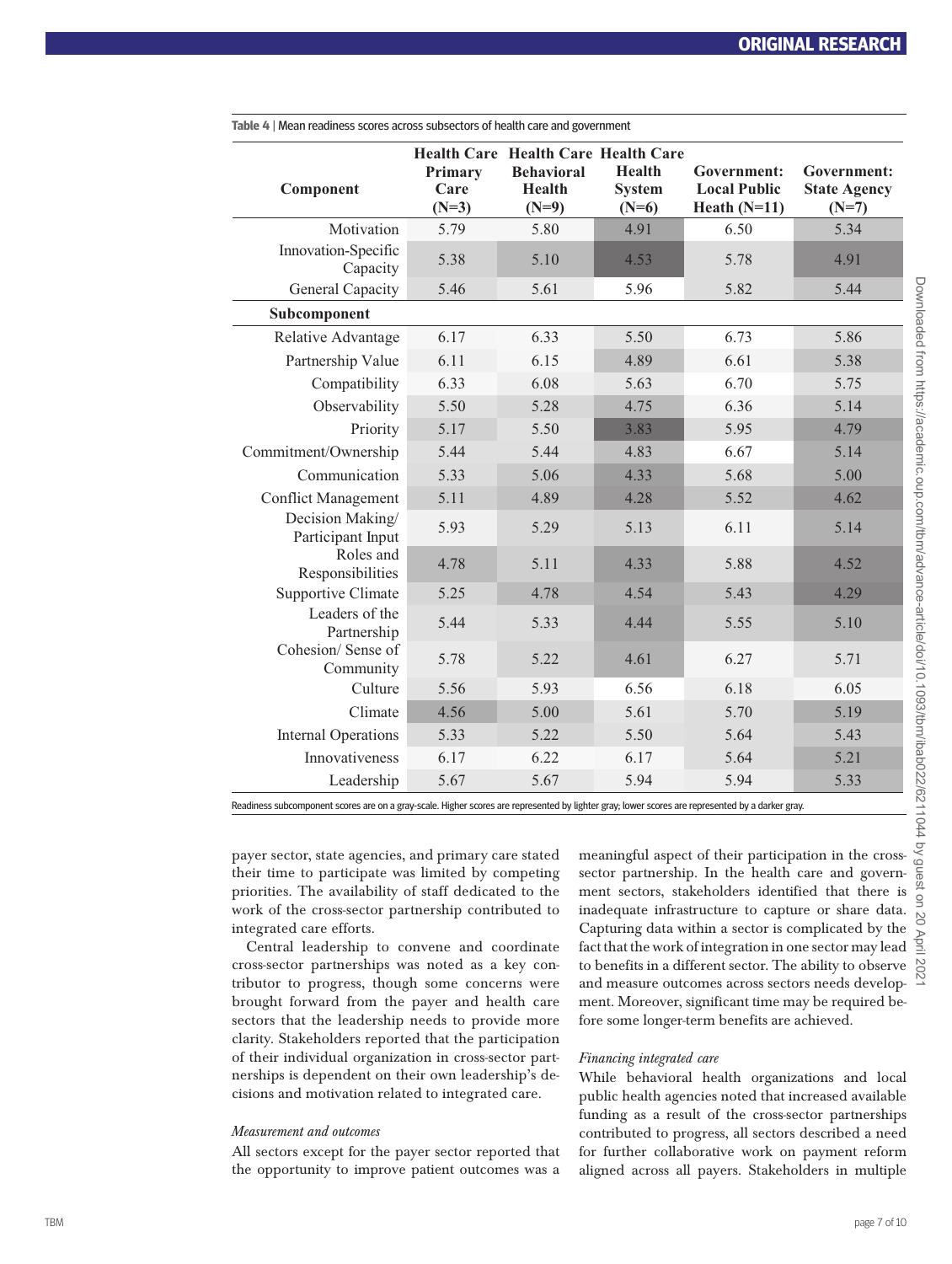<span id="page-7-0"></span>**Table 5** | Qualitative themes and representative quotations from the Colorado State Innovation Model (SIM) stakeholder readiness assessment

| <b>Theme</b>                                                                                                                                                                                                                  | Quote                                                                                                                                                                                                                                                                                                                                                                                                                 |
|-------------------------------------------------------------------------------------------------------------------------------------------------------------------------------------------------------------------------------|-----------------------------------------------------------------------------------------------------------------------------------------------------------------------------------------------------------------------------------------------------------------------------------------------------------------------------------------------------------------------------------------------------------------------|
| Collaboration and relationships:<br>Cross-sector partnerships are meaningful for advancing integrated<br>behavioral health; SIM provided an opportunity to test integrated<br>care models and facilitated meaningful dialogue | "The facilitation of an active dialogue across multiple<br>stakeholders regarding both operational and financial<br>aspects of integration have contributed the most to<br>improvement." [Academic]                                                                                                                                                                                                                   |
| Need relationships and trust for meaningful partnerships; mistrust<br>and desire to "protect one's turf" are concerns of some sectors                                                                                         | "Relationships are the key contributor to improvements in<br>partnerships." [Government-Local Public Health Agency]<br>"The territorial nature of the system is a challenge to true<br>integration." [Other-Health Information Exchange]                                                                                                                                                                              |
| Alignment of goals and strategy across sectors is critical                                                                                                                                                                    | "Health care is complex and needs to be coordinated across<br>many organizations. Developing strong collaborations<br>among organizations that aligned clinically and financially<br>are key for sustainability." [Health care-Behavioral<br>Health Organization                                                                                                                                                      |
| Need for inclusive representation of stakeholders across sectors                                                                                                                                                              | "Complex issues need multiple skills, experiences,<br>backgrounds and perspectives to address." [Academic]                                                                                                                                                                                                                                                                                                            |
| Shared learning and resources contribute to successful partnerships                                                                                                                                                           | "Relying on the expertise of various partners means that<br>none of us has to 'recreate the wheel'." [Health care-<br><b>Behavioral Health care Organization]</b>                                                                                                                                                                                                                                                     |
| Capacity and leadership: Philanthropy<br>Buy-in of leadership within organization is key                                                                                                                                      | "Increased awareness of the benefits of behavioral<br>health among health system leadership has helped."<br>[Healthcare- Primary Care]                                                                                                                                                                                                                                                                                |
| Importance of central leadership to set a clear direction of the<br>cross-sector partnership                                                                                                                                  | "Ongoing leadership in the state and a place to continue to<br>gather to discuss our ongoing work."<br>[Other - Philanthropy]                                                                                                                                                                                                                                                                                         |
| Participation limited by time, resources, staffing, and competing<br>priorities; dedicated resources from SIM helped alleviate this                                                                                           | "Limitations on this improvement are result of our funding<br>and other priorities within our organization's mission and<br>vision, as well as staff capacity to learn about and engage<br>with behavioral health innovation." [Advocacy]<br>"The targeted focus of this initiative has helped improve<br>this due to the dedicated time, efforts, and funds to<br>support attention to the conversation." [Academic] |
| Measurement and outcomes:<br>Impact on outcomes is a meaningful aspect of participation in<br>the cross-sector partnership                                                                                                    | "Cross-sector partnerships improve our ability to address<br>all the things that keep people healthy both in and<br>outside of the clinic." [Practice Transformation]                                                                                                                                                                                                                                                 |
| Limited ability to share and capture data within and across sectors                                                                                                                                                           | " improved outcomes are often seen across systems and in<br>ways that can be difficult to capture, especially with cost<br>savings" [Health care-Behavioral health]                                                                                                                                                                                                                                                   |
| Financing integrated care:<br>Need for continued cross-sector partnerships to develop<br>alternative payment models supporting integration                                                                                    | "Meaningful, all-payer payment reforms must support these<br>efforts." [Advocacy]                                                                                                                                                                                                                                                                                                                                     |
| Need for better information on financing integration                                                                                                                                                                          | " better understanding of the benefits and costs of<br>integration from multiple perspectives." [Academic]                                                                                                                                                                                                                                                                                                            |
| Sustainability of the cross-sector partnerships:<br>Call for continuation of the cross-sector partnerships with a<br>defined sustainability plan                                                                              | "Having a well-thought out strategy or road map with<br>input from key players that uses time efficiently and<br>is successful; yes a big ask" [Healthcare-Health<br>system]                                                                                                                                                                                                                                          |
| Need for funding to continue the cross-sector partnership<br>(both for the role of the convener and for participating organiza-<br>tions)                                                                                     | "Funding and/or dedicated staff to those efforts in a longer<br>term capacity as part of an organization's foundation.<br>Perhaps legislative policy funds, small amounts which<br>could be carved out to support FTE dedicated to these<br>very targeted efforts." [Academic]                                                                                                                                        |

sectors highlighted the need for better payer engagement in the cross-sector partnership to achieve this. A payer and a respondent from the education sector called for better information on the costs and benefits of integration to support payment reform efforts.

# *Sustainability of the cross-sector partnership*

All sectors recognized the value of continuing the statewide cross-sector partnership and noted the need for a sustainability plan with identified leadership, clearly articulated goals, and funding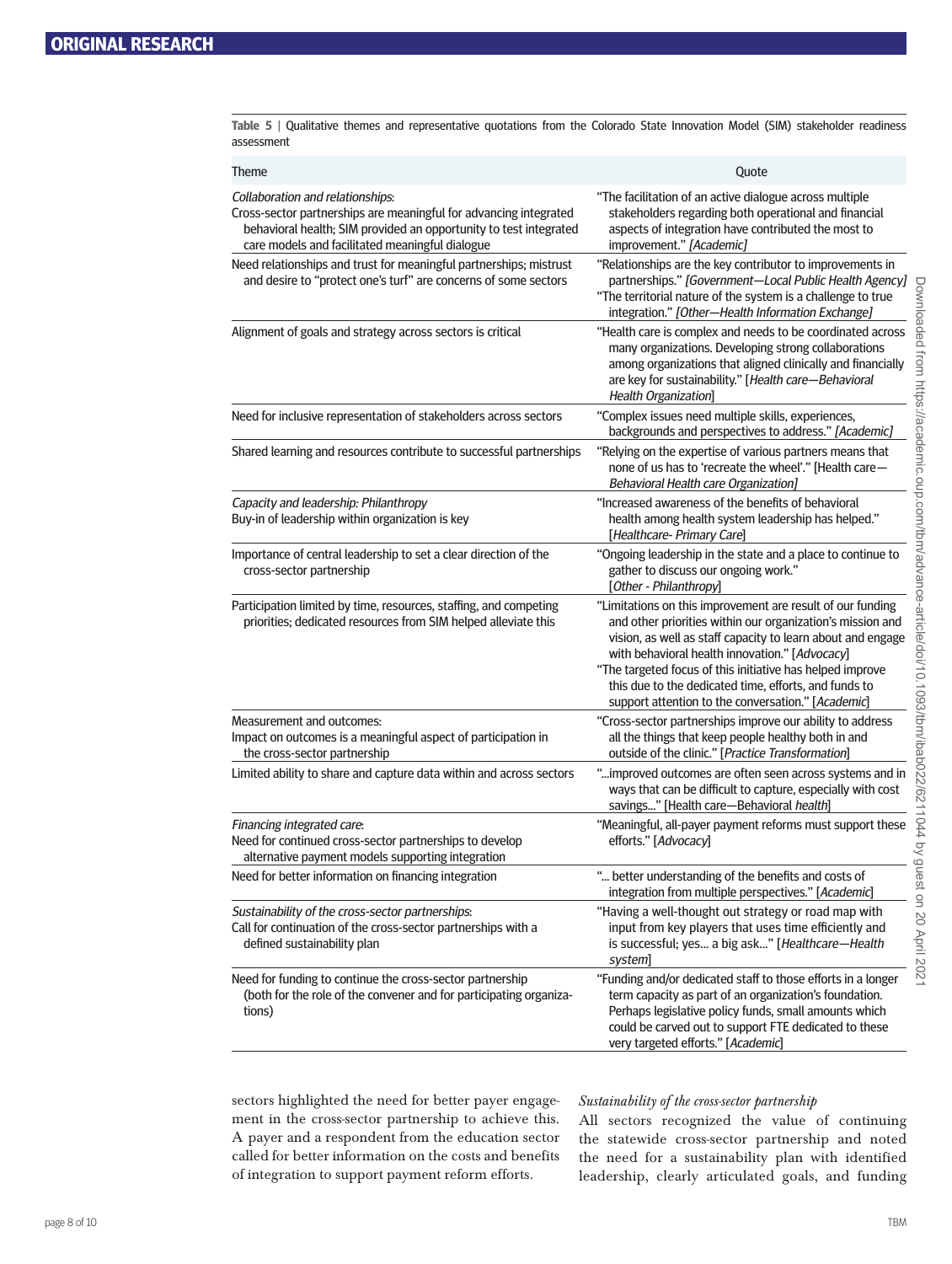mechanisms beyond short-term pilots or grant funding. They expressed concerns that, in the ab sence of a dedicated central convener, there is not sufficient time, attention, or capacity for collaborative work. In addition to funding for a central convener, stakeholders from the payer, academic, government, and "other" sectors called for funding to support staff time within participating organizations. Other recommendations regarding sustained cross-sector partnership work included legislative change and continuation of workgroups and prac tice transformation support.

# **DISCUSSION**

Overall, there was recognition across sectors that cross-sector partnerships serve a key role in advancing behavioral health integration at a state level, and there were moderate-to-high levels of readiness among stakeholders to continue the work of SIM. These findings bear important implications for future efforts to develop and sustain cross-sector partnerships to integrate behavioral health.

First, a central coordinating body supports statewide scaling. SIM provided infrastructure, communi cations, and dedicated time to facilitate dialogues that advanced the cross-sector partnerships. There is a need for sustainability planning to ensure this central lead ership long term without solely relying on temporary grant funding [[27](#page-9-22)]. Second, organizational leadership buy-in is critical. The convener should foster a common understanding among members regarding the importance of behavioral health integration, pro viding evidence of benefits applicable to each sector. Third, it is important for the central coordinating body to monitor partnership effectiveness, as attributes of the partnership fluctuate over time. A set of guiding principles and continuous feedback loops can sup port a successful partnership from the start. Across the sectors, the lowest readiness scores were observed in innovation-specific capacity, suggesting a need for tailored guidance on partnership operations, particu larly around conflict management. Conflict is common in cross-sector partnerships and may be exacerbated by real or perceived power differentials between organizations [\[28](#page-9-23)]. In addition to developing strategies early on for how conflict will be managed, inclusive representation and continuous trust building may help prevent conflicts [\[28](#page-9-23)]. This may be particularly applicable to the health care sector, where the historic separation of behavioral health and primary care [\[29](#page-9-24)] has created mistrust and feeling the need to "protect one's turf," which may impede collaborative efforts.

Comparing sectors and subsectors, the lowest levels of innovation-specific capacity were observed in advocacy organizations, payers, and health sys tems. This may reflect that these organizations were the most removed from the on-the-ground work of in tegration compared to primary care practices, prac tice transformation organizations, and local public

health agencies. Advocacy groups and payers also noted that competing priorities affected their partici pation. Given these findings, extra efforts to support the engagement of these sectors may be particularly critical. Some respondents specifically called out the need for more engagement of payers, noting a con tinued need to work collaboratively to further pay ment reform as a desired outcome of the cross-sector partnership. Aligning behavioral health and phys ical health payment models will contribute to more efficient and cost-effective care [[14](#page-9-9)]. Demonstrating return on investment may be an important mech anism to support buy-in from this sector.

Lastly, the ability to share data and capture outcomes within and across sectors remains a barrier to cross-sector partnerships and is an important area of future work. This need has also been iden - tified previously [[30\]](#page-9-25). Behavioral health integration thought leaders recommend the following: (a) establish a public set of health indicators for well-being/behavioral health focused on wellness (rather than illness), including measures of social connectedness and self-efficacy; (b) link existing real-time data between health systems and other health and human service programs; and (c) im prove accessibility and presentation of communitylevel data [[14](#page-9-9)].

#### Limitations

Several sampling and analytic limitations are important to note along with data insights. First, while the response rate was over 50% (67 of 125 organizations), some variability within sectors may not be captured due to the smaller sample size of select organizational types (e.g., payers). Participants included in this assessment were selected based on involvement with the SIM initiative, which may introduce selection bias. Participation was voluntary, rendering the possible influence of volunteer bias. Additionally, the findings reflected in this article draw on the experiences of Colorado and may not gen eralize to other states in the USA. Many stakeholders in Colorado have significant experience with behavioral health integration; as such, issues related to partnering raised by these stakeholders may differ from those in another state at a less mature stage of behavioral health  $\frac{1}{2}$ integration. We used descriptive statistics in this manuscript to understand trends in stakeholder readiness. This analytic approach was appropriate for the manu script aim but precludes inferences about similar crosssector partnerships at large. Future administrations of the RCP can advance this work by examining associations between partnership readiness and partnership outcomes (e.g., *Which RCP readiness subcomponents are most critical to partnership outcomes?*), including variables that mediate or moderate the relationship between readiness and outcomes, such as length of cross-sector partnership experience. Finally, the qualitative data summarized in this manuscript reflect open-ended questions that were supplemental to the readiness scale.